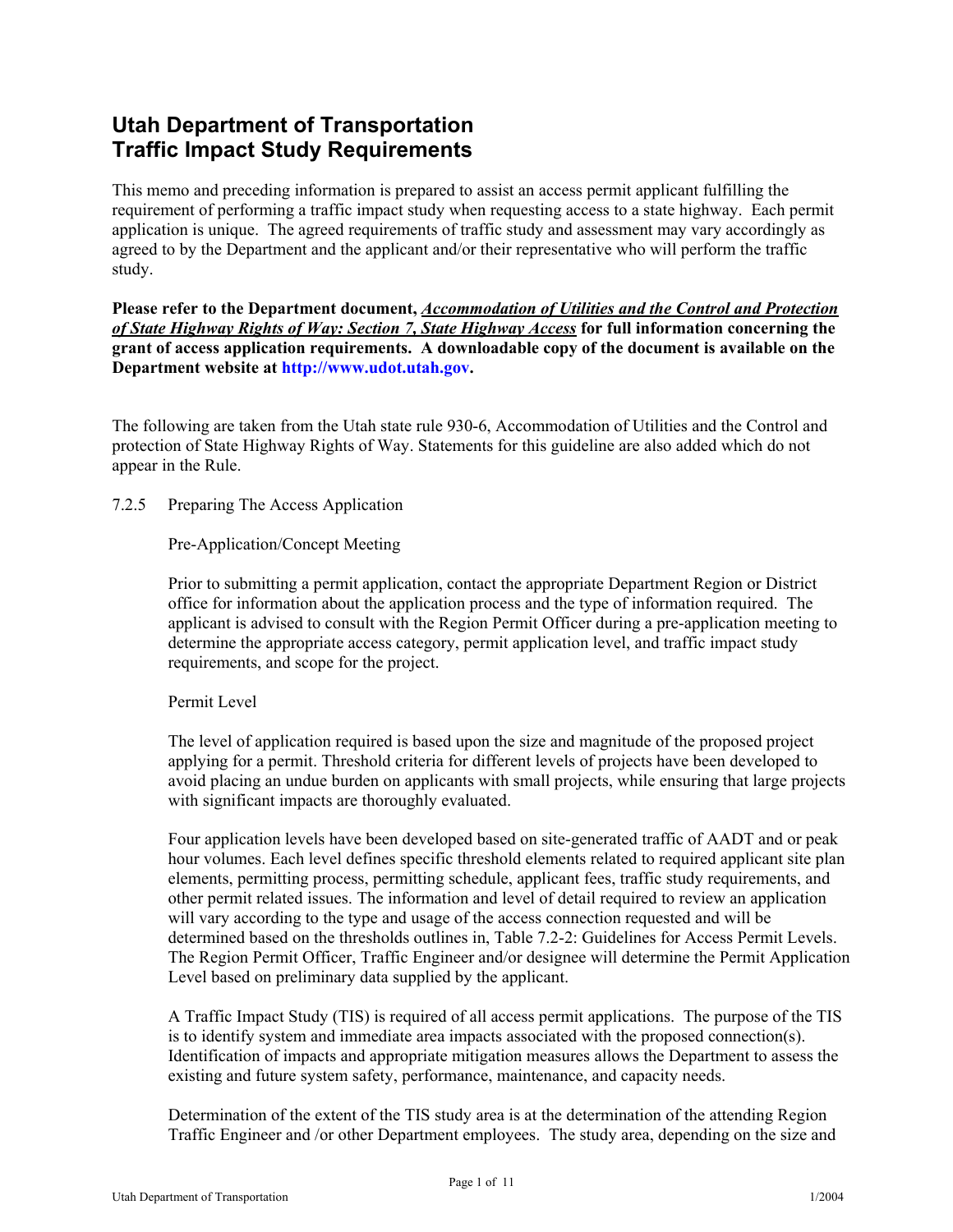intensity of the development and surrounding development, may be identified by parcel boundary, area of immediate influence or reasonable travel time boundary. An acceptable traffic study boundary, based on travel time, may be identified as a ten or twenty minute travel time or even by market area influence.

The TIS shall, at a minimum, incorporate traffic engineering principles and the standards as presented in this Rule. Additional requirements and investigation may be imposed upon the applicant as necessary.

Likely information presented in the TIS may include, but is not limited to, site location and proposed access point(s), phased and/or full development trip generation, connection point design elements, adjacent and relevant development, existing and future traffic volumes, assessment of the system impacts, and mitigation measures as appropriate.

The applicant will be responsible for performance and delivery of an acceptable traffic impact study. The TIS should be performed by an individual or entity demonstrating capability to analyze and report mobility, traffic engineering elements, and design elements as necessary for the application study area and site design. The TIS should be prepared directly, or by direct supervision by a State of Utah Licensed Professional Engineer. The Region Traffic Engineer may waive the licensing requirement for Permit Level I and II, and may also waive the Utah Licensure requirement.

#### 7.2.6 Application Review

For an access permit, submit one complete application with attachments to the Region Permits Officer at the appropriate Department Region Office. The Region Permits Officer is the primary contact for the applicant with the Department throughout the process. Direct inquires regarding a permit application or review, are directed to the Region Permit Officer.

#### 7.2.11 Traffic Impact Studies

### Need for Traffic Impact Study

A traffic study is necessary to identify, review, and make recommendations for mitigation of the potential impacts a development may have on the roadway system. Physical characteristics and operational characteristics of the roadway are typically identified. The Region Permits Officer and/or Region Traffic Engineer determine the need for a traffic impact study.

An applicant may be required to submit a traffic study for any proposed access or connection within an area identified by the Department. Area definition may be defined by, but not limited to, an identified safety problem, accident review, congested locations, or as a result of a change in land use and/or access in accordance with an access permit application. The study area may also be defined by a travel time boundary, area of influence, physical boundaries, or political boundaries.

#### Purpose of the Traffic Impact Study

TIS are intended to:

- Document whether or not the access request can meet the standards and requirements of this Rule and other applicable regulations.
- Analyze appropriate location, spacing, and design of the access connection(s) necessary to mitigate the traffic.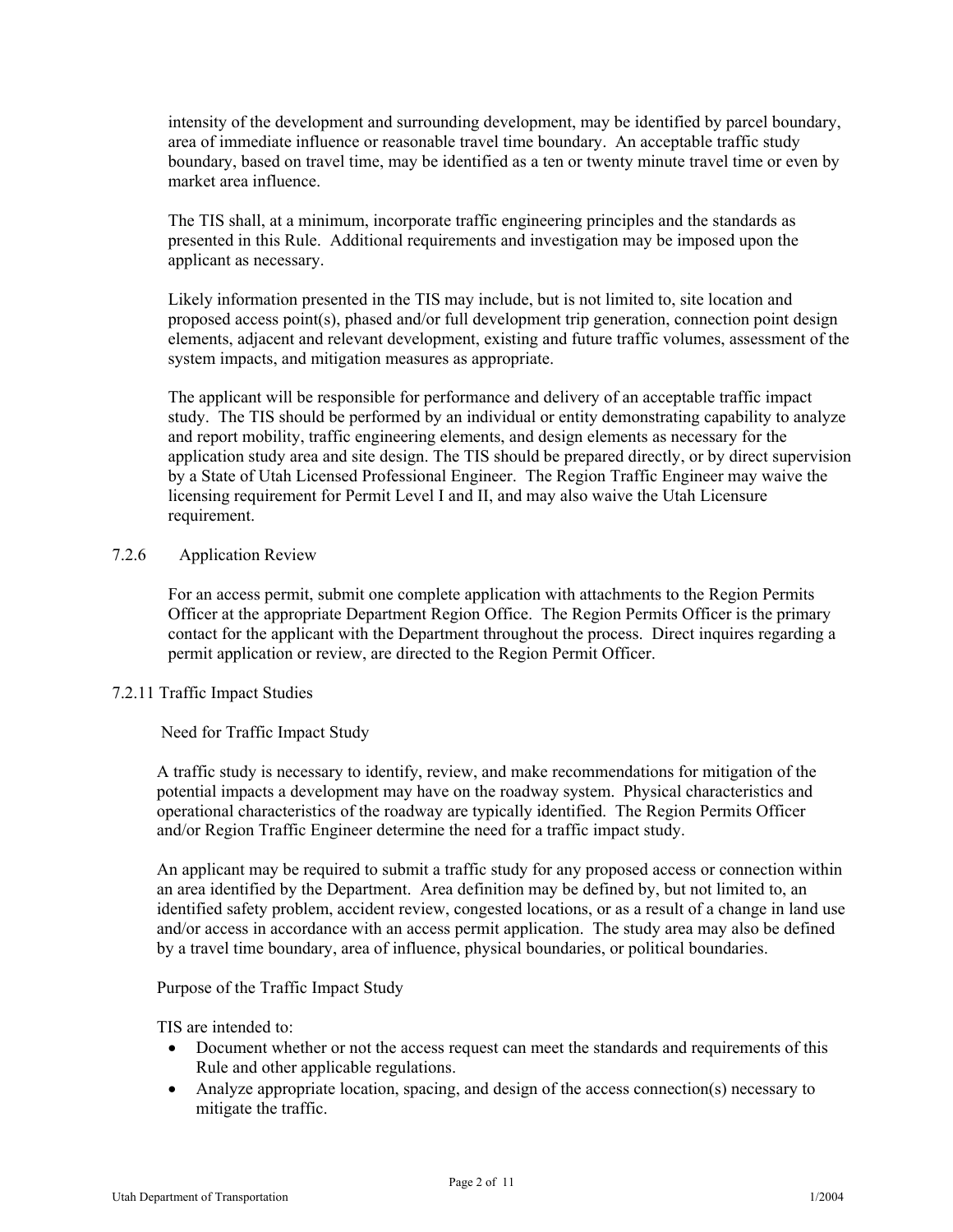- Analyze operational impacts on the highway and permissible under the highway's assigned access category and in accordance with applicable requirements and standards of this Rule.
- Recommend the need for any improvements to the adjacent and nearby roadway system to maintain a satisfactory level of service and safety and to protect the function of the highway system while providing appropriate and necessary access to the proposed development.
- Assure that the internal traffic circulation of the proposed development is designed to provide safe and efficient access to and from the adjacent and nearby roadway system consistent with the purpose of this Rule.
- Analyze and recommend the means for land uses to minimize their external transportation costs to the traveling public through traffic improvements necessitated by that development as well as making the fullest use of alternative travel modes.

Traffic Impact Study Requirements

When a Traffic Impact Study is required (See Table 7.2-2), prepare the study according to the Department Traffic Impact Study Requirements. The appropriate Region Traffic Engineer in consultation with the permit applicant will determine the traffic study area limits.

All existing and proposed access points, driveways and streets, shall be identified for each site, including access on the opposite side of the site and within the influence area of the proposed site access. The influence area will be defined by the Region Traffic Engineer and/or designee. Each access will be labeled for proposed accesses as P1, P2, P3… and existing accesses as E1, E2, E3,…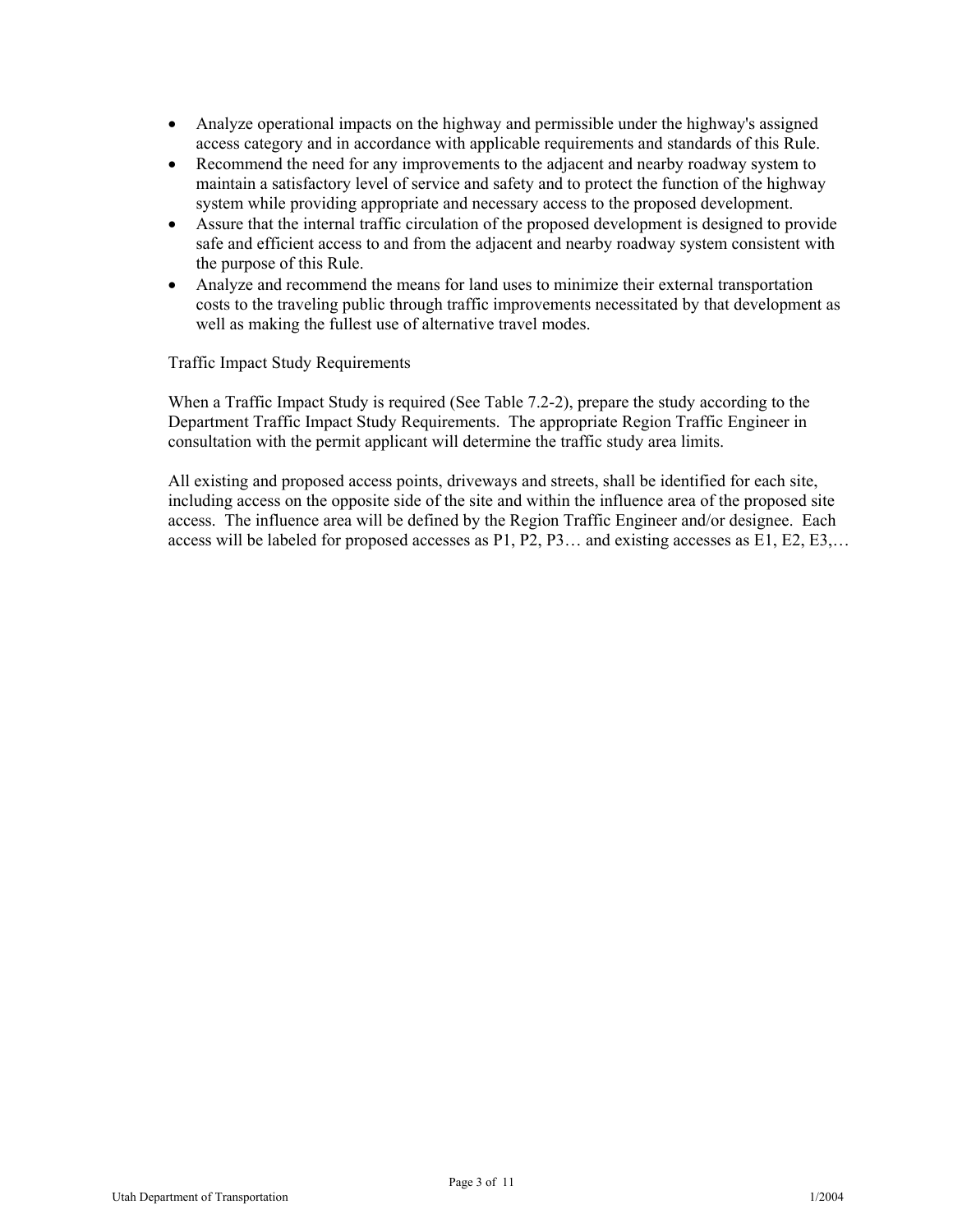#### **Accommodation of Utilities and the Control and Protection of State Highway Rights of Way Table 7.2-2**

# **Guidelines for Access Permit Levels**

| <b>Permit</b><br><b>Type</b><br>App.<br>Level | <b>Thresholds</b>                                                                                                                                                                                                                                      | (ITE Trip Generation)                                                                                                     | <b>Typical Land Use Intensity Thresholds</b>                                                                                                                                                             | <b>Traffic</b><br>Impact<br><b>Study</b><br>Required |
|-----------------------------------------------|--------------------------------------------------------------------------------------------------------------------------------------------------------------------------------------------------------------------------------------------------------|---------------------------------------------------------------------------------------------------------------------------|----------------------------------------------------------------------------------------------------------------------------------------------------------------------------------------------------------|------------------------------------------------------|
| ı                                             | Projected site traffic < 100 ADT<br>and<br>No proposed modifications to traffic<br>signals or elements of the roadway                                                                                                                                  | Single Family<br>Apartment<br>Lodging<br><b>General Office</b><br>Retail                                                  | $< 10$ units<br>$<$ 15 units<br>< 11 occupied rooms<br>$< 9,000$ square feet<br>$< 2,500$ square feet                                                                                                    | <b>YES</b><br>Conditions<br>Apply                    |
| $\mathbf{I}$                                  | Projected site traffic between<br>100 and 3,000 ADT<br>or<br>Projected peak hour traffic < 500<br>land<br>Minor modifications to traffic<br>signals or elements of the roadway                                                                         | <b>Single Family</b><br>Apartment<br>Lodging<br>General Office<br>Retail<br><b>Gas Station</b><br>Fast Food<br>Restaurant | 10 to 315 units<br>15 to 450 units<br>11 to 330 occupied rooms<br>9,000 to 270,000 sq. ft.<br>2,500 to 70,000 sq. ft.<br>1 to 18 fueling positions<br>1,000 to 6, 000 sq. ft.<br>1,000 to 26,000 sq. ft. | <b>YES</b>                                           |
| III                                           | Projected site traffic between<br>3,000 and 10,000 ADT<br>or<br>Projected peak hour traffic<br>between 500 and 1,200<br>or<br>Proposed installation or<br>modification to traffic signals or<br>elements of the roadway,<br>regardless of project size | Single Family<br>Apartment<br>Lodging<br>General Office<br>Retail<br>Fast Food                                            | 315 to 1,000 units<br>450 to 1,500 units<br>330 to 1,100 occupied rooms<br>270,000 to 900,000 sq. ft.<br>70,000 to 230,000 sq. ft.<br>6,000 to 20, 000 sq. ft.                                           | <b>YES</b>                                           |
| IV                                            | Projected site traffic > 10,000 ADT<br>lor<br>Proposed installation /modification<br>of two or more traffic signals,<br>addition of travel lanes to State<br>Highway or proposed modification<br>of freeway interchange, regardless<br>of project size | Single Family<br>Apartment<br>Lodging<br><b>General Office</b><br>Retail                                                  | > 1,000 units<br>> 1,500 units<br>> 1,100 occupied rooms<br>$> 900,000$ square feet<br>> 230,000 square feet                                                                                             | <b>YES</b>                                           |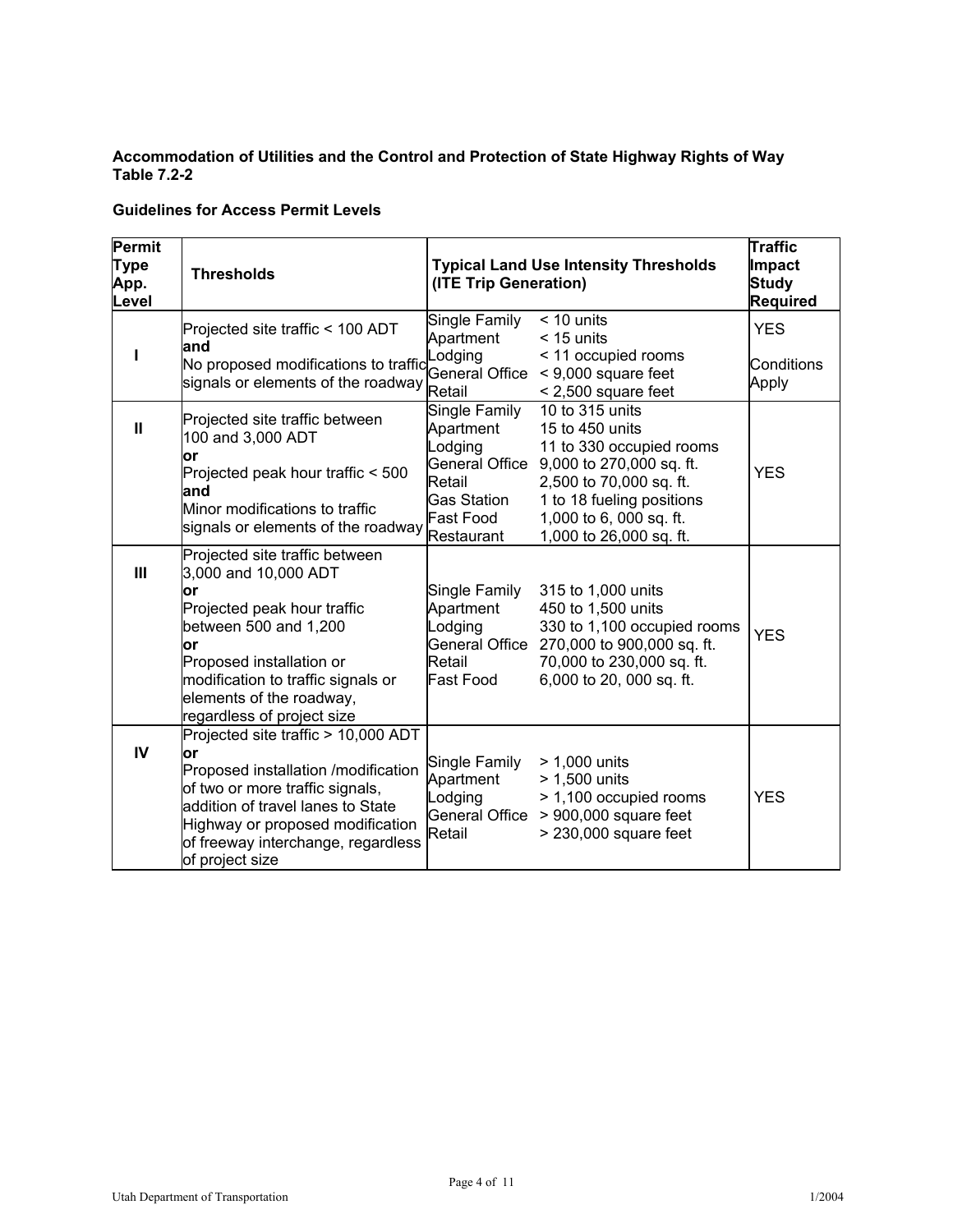# **Permit Level / Traffic Study level I**

Project ADT < 100 trips.

No proposed modifications to traffic signals or roadway elements or geometry.

The traffic study shall, at a minimum, incorporate traffic engineering principles and standards as presented in the State Highway Access Management Rule, Department standards, and national practices. Additional requirements and investigation may be imposed upon the applicant as necessary.

The Region Permits officer and/or the Region Traffic Engineer determine the need and requirements for a traffic impact study.

1. Study Area.

Defined by Region Permits Officer and/or Region Traffic Engineer. The study area, depending on the size and intensity of the development and surrounding development, may be identified by parcel boundary, area of immediate influence or reasonable travel time boundary.

Study area may be limited to or include property frontage and include neighboring and adjacent parcels. Identify site, cross, and next adjacent up and down stream access points within access category distance of property boundaries.

2. Design year.

Opening day of project.

- 3. Analysis Conditions and Period Identify site traffic volumes and characteristics. Identify adjacent street(s) traffic volume and characteristics.
- 4. Identify right-of-way, geometric boundaries and physical conflicts. Investigate existence of federal or state, no access or limited access control line.
- 5. Generate access point capacity analysis as necessary. Analyze site and adjacent road traffic for the following time periods: weekday A.M. and P.M. peak hours including Saturday peak hours. Identify special event peak hour as necessary (per roadway peak and site peak).
- 6. Design and Mitigation. Identify operational concerns and mitigation measures to ensure safe and efficient operation pursuant to appropriate state highway access category.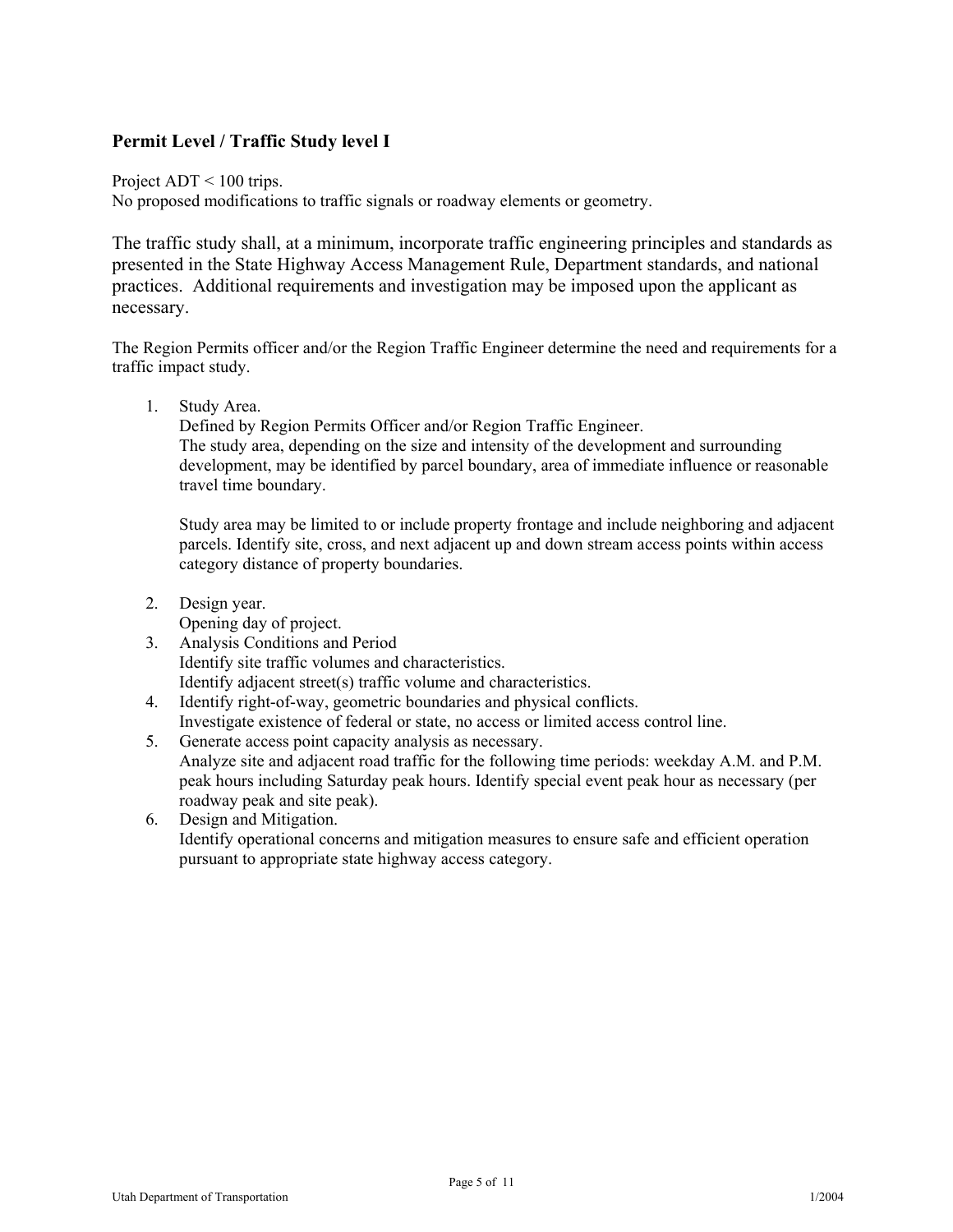# **Permit Level / Traffic Study Level II**

The traffic study shall, at a minimum, incorporate traffic engineering principles and standards as presented in the State Highway Access Management Rule, Department standards, and national practices. Additional requirements and investigation may be imposed upon the applicant as necessary.

The Region Permits officer and/or the Region Traffic Engineer determine the need and requirements for a traffic impact study.

### **Project ADT 100 to 500 trips.**

1. Study Area.

Defined by Region Permits Officer or Region Traffic Engineer. The study area, depending on the size and intensity of the development and surrounding development, may be identified by parcel boundary, area of immediate influence or reasonable travel time boundary.

Intersection of site access drives with state highways and any signalized and unsignalized intersection within access category distance of property line. Include any identified queuing distance at site and study intersections

- 2. Design Year. Opening day of project.
- 3. Analysis Period. Identify site and adjacent road traffic for weekday A.M. and P.M. peak hours.
- 4. Data Collection Identify site and adjacent street roadway and intersection geometries. Identify adjacent street(s) traffic volume and characteristics.
- 5. Conflict / Capacity Analysis Diagram flow of traffic at access point(s) for site and adjacent development. Perform capacity analysis as determined by Region Traffic Engineer.
- 6. Right-of-Way Access Identify right-of-way, geometric boundaries and physical conflicts. Investigate existence of federal or state, no access or limited access control line.
- 7. Design and Mitigation Determine and document safe and efficient operational design needs based on site and study area data. Identify operational concerns and mitigation measures to ensure safe and efficient operation pursuant to appropriate state highway access category.

### **Project ADT 500 to 3,000 trips or peak hour < 500 trips.**

Any proposed modification to traffic signals or roadway elements or geometry.

1. Study Area.

Defined by Region Permits Officer or Region Traffic Engineer.

The study area, depending on the size and intensity of the development and surrounding development, may be identified by parcel boundary, area of immediate influence or reasonable travel time boundary. An acceptable traffic study boundary, based on travel time, may be identified as a ten or twenty minute travel time or even by market area influence.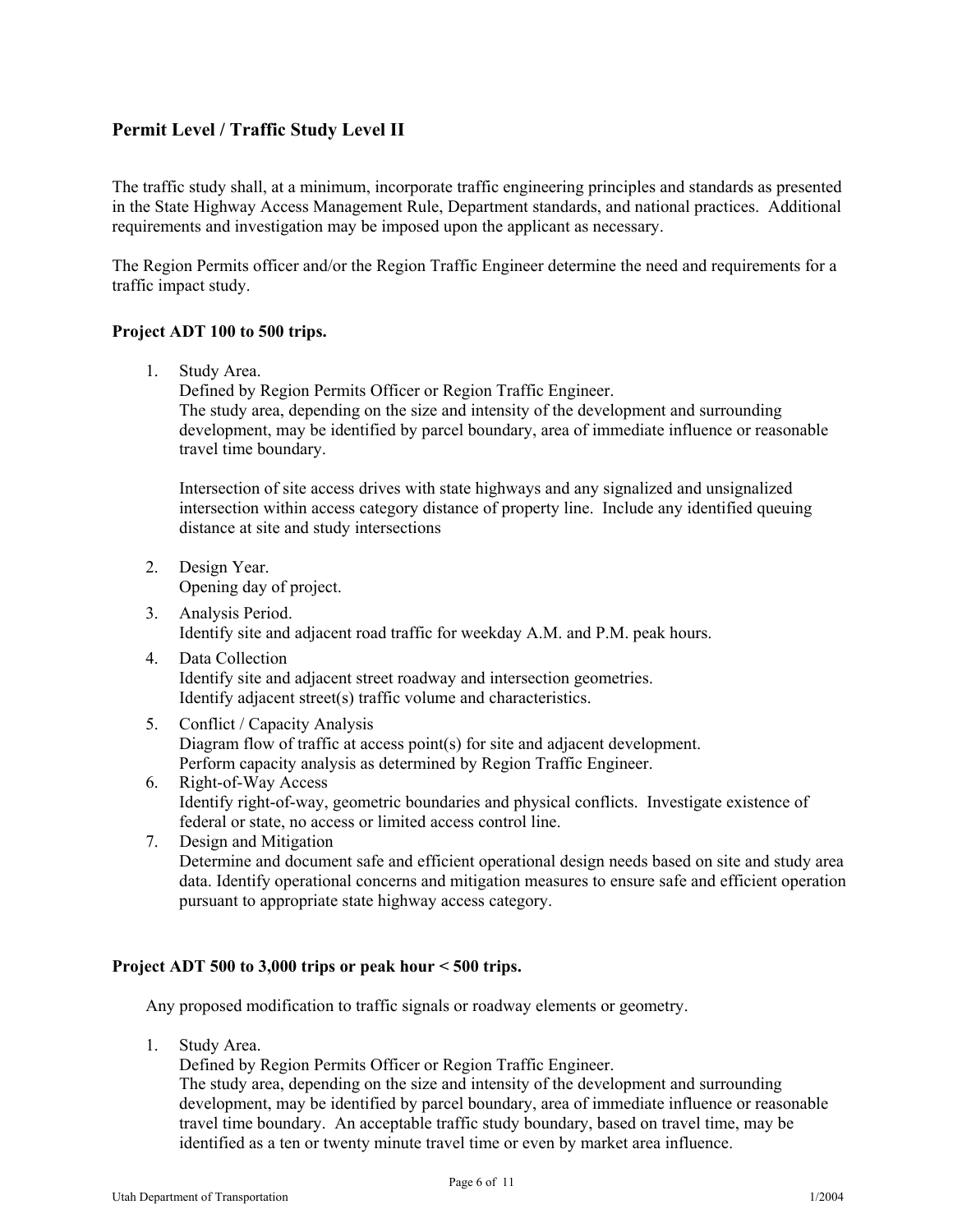Intersection of site access drives with state highways and any signalized and unsignalized intersection within access category distance of property line. Include any identified queuing distance at site and study intersections.

2. Design Year.

Opening day of project and five year after project completion. Document and include all phases of development (includes out pad parcels).

3. Analysis Period.

Analyze site and adjacent road traffic for weekday A.M. and P.M. peak hours including Saturday peak hours. Identify special event peak hour as necessary (adjacent roadway peak and site peak).

- 4. Data Collection
	- a. Daily and Turning Movement counts.
	- b. Identify site and adjacent street roadway and intersection geometries.
	- c. Traffic control devices including traffic signals and regulatory signs.
	- d. Traffic accident data
- 5. Trip Generation.

Use equations or rates available in latest edition of ITE Trip Generation. Where developed equations are unavailable for intended land use, perform trip rate study and estimation following ITE procedures or develop justified trip rate agreed to by the Department.

- 6. Trip Distribution and Assignment Document distribution and assignment of existing, site, background, and future traffic volumes on surrounding network of study area.
- 7. Conflict / Capacity Analysis. Diagram flow of traffic at access point(s) for site and adjacent development. Perform capacity analysis for daily and peak hour volumes
- 8. Traffic Signal Impacts. For modified and proposed traffic signals: a. Traffic Signal Warrants as identified. b. Traffic Signal drawings as identified.
	- c. Queuing Analysis
- 9. Right-of-Way Access Identify right-of-way, geometric boundaries and physical conflicts. Investigate existence of federal or state, no access or limited access control line.
- 10. Design and Mitigation.

Determine and document safe and efficient operational design needs based on site and study area data. Identify operational concerns and mitigation measures to ensure safe and efficient operation pursuant to appropriate state highway access category.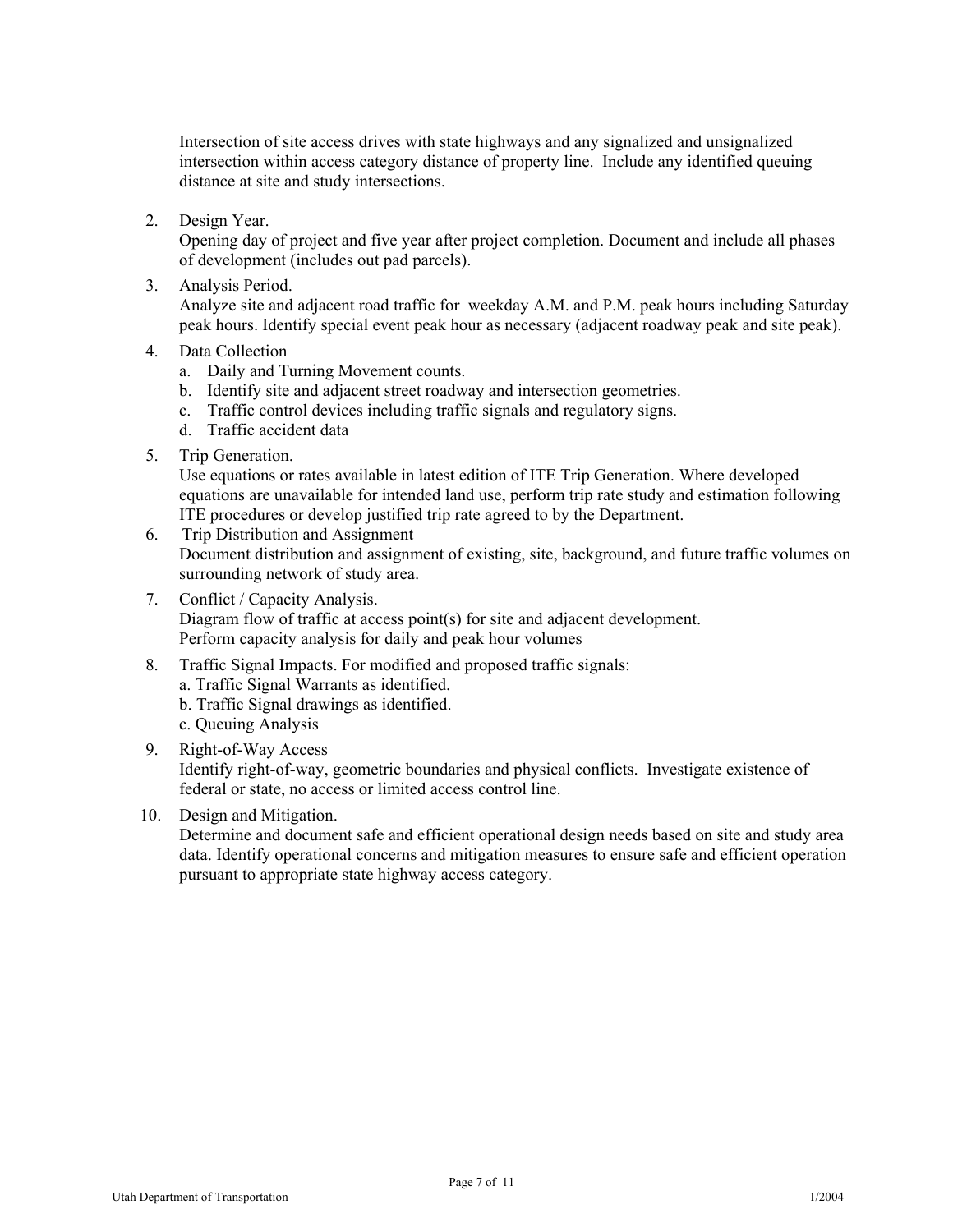# **Permit Level / Traffic Study Level III**

Project ADT 3,000 to10,000 trips or peak hour traffic 500 to 1,200 trips. Proposed installation or modification to traffic signals or roadway elements or geometry, regardless of project size or trip generation.

The traffic study shall, at a minimum, incorporate traffic engineering principles and standards as presented in the State Highway Access Management Rule, Department standards, and national practices. Additional requirements and investigation may be imposed upon the applicant as necessary.

The Region Permits officer and/or the Region Traffic Engineer determine the need and requirements for a traffic impact study.

1. Study Area.

Defined by Region Permits Officer or Region Traffic Engineer The study area, depending on the size and intensity of the development and surrounding development, may be identified by parcel boundary, area of immediate influence or reasonable travel time boundary. An acceptable traffic study boundary, based on travel time, may be identified as a ten or twenty minute travel time or even by market area influence.

Intersection of site access drives with state highways and any intersection within 1/2 mile of property line on each side of project site.

2. Design Year.

Opening day of project, five years and twenty years after opening. Document and include all phases of development (includes out pad parcels).

3. Analysis period.

For each design year analyze site and adjacent road traffic for weekday A.M. and P.M. peak hours including Saturday peak hours. Identify special event peak hour as necessary (adjacent roadway peak and site peak).

- 4. Data Collection.
	- a. Daily and Turning movement counts.
	- b. Identify site and adjacent street roadway and intersection geometries.
	- c. Traffic control devices including traffic signals and regulatory signs.
	- d. Automatic continuous traffic counts for at least 48 hours.
	- e. Traffic accident data.
- 5. Trip Generation.

Use equations or rates available in latest edition of ITE Trip Generation. Where developed equations are unavailable for intended land use, perform trip rate study and estimation following ITE procedures or develop justified trip rate agreed to by the Department.

- 6. Trip Distributions and Assignment. Document distribution and assignment of existing, site, background, and future traffic volumes on surrounding network of study area.
- 7. Capacity Analysis.
	- a. Level of Service (LOS) for all intersections.

b. LOS for existing conditions, design year without project, design year with project.

- 8. Traffic Signal Impacts. For proposed Traffic Signals:
	- a. Traffic Signal Warrants as identified.
	- b. Traffic Signal drawings as identified.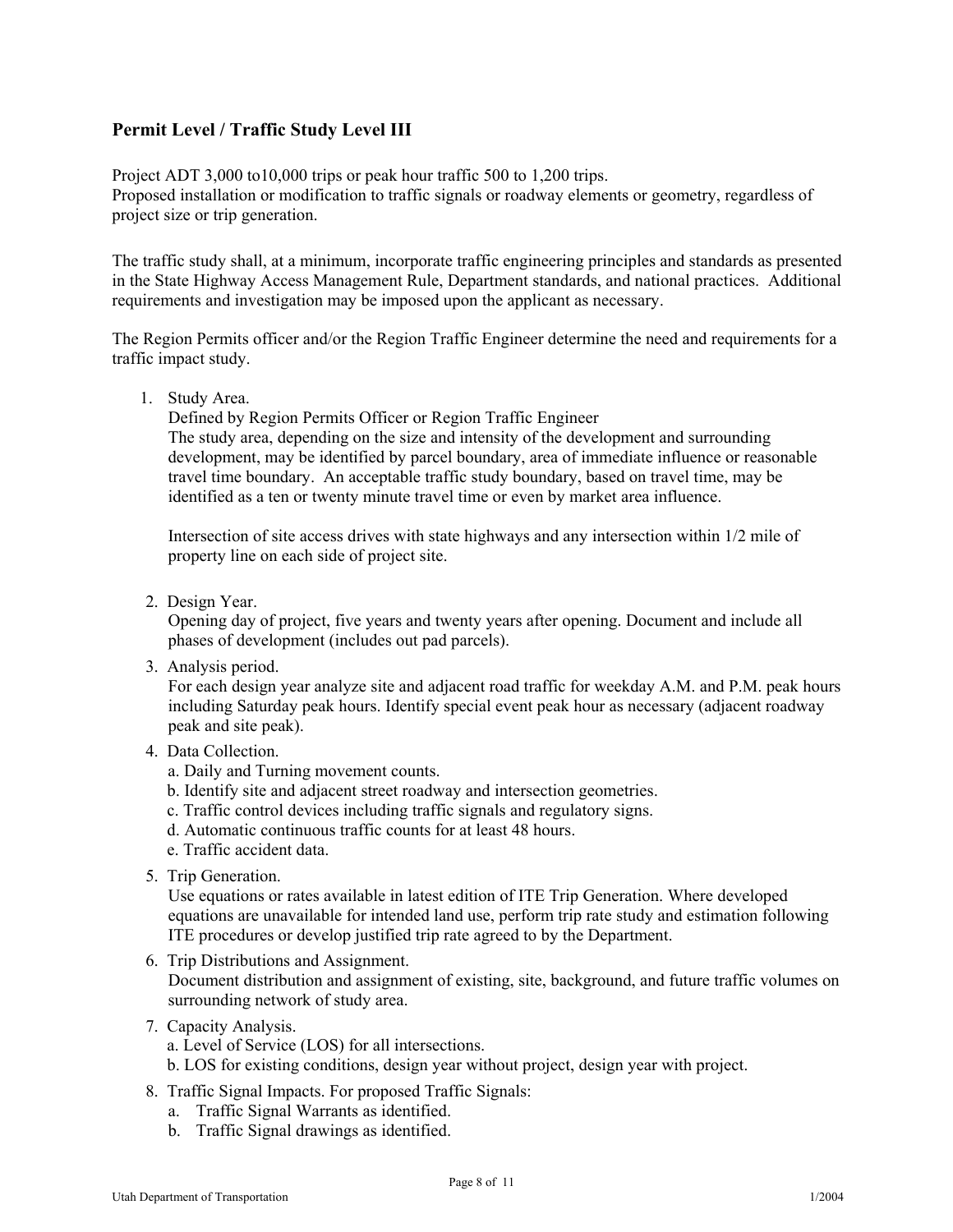- c. Queuing Analysis.
- d. Traffic Systems Analysis. Includes acceleration, deceleration and weaving.
- e. Traffic Coordination Analysis
- 9. Right-of-Way Access

Identify right-of-way, geometric boundaries and physical conflicts. Investigate existence of federal or state, no access or limited access control line.

- 10. Accident and Traffic Safety Analysis. Existing vs. as proposed development.
- 11. Design and Mitigation.

Determine and document safe and efficient operational design needs based on site and study area data. Identify operational concerns and mitigation measures to ensure safe and efficient operation pursuant to appropriate state highway access category.

## **Permit Level / Traffic Study Level IV**

Project ADT greater than 10,000 trips or peak hour traffic  $> 1,200$  vehicles per hour. Proposed installation or modification of two or more traffic signals, addition of traffic lanes or modification of freeway interchange.

The traffic study shall, at a minimum, incorporate traffic engineering principles and standards as presented in the State Highway Access Management Rule, Department standards, and national practices. Additional requirements and investigation may be imposed upon the applicant as necessary.

The Region Permits officer and/or the Region Traffic Engineer determine the need and requirements for a traffic impact study.

1. Study Area.

Defined by Region Permits Officer or Region Traffic Engineer The study area, depending on the size and intensity of the development and surrounding development, may be identified by parcel boundary, area of immediate influence or reasonable travel time boundary. An acceptable traffic study boundary, based on travel time, may be identified as a ten or twenty minute travel time or even by market area influence.

Intersection of site access drives with state highways and any intersection within 1/2 mile of property line of each side of project site and any intersection or freeway interchange impacted by more than 500 peak hour trips.

2. Design Year.

Opening day of project, five years and twenty years after opening. Document and include all phases of development (includes out pad parcels).

3. Analysis period.

For each design year analyze site and adjacent road traffic for weekday A.M. and P.M. peak hours including Saturday peak hours. Identify special event peak hour as necessary (adjacent roadway peak and site peak).

- 4. Data Collection.
	- a. Daily and Turning movement counts.
	- b. Identify site and adjacent street roadway and intersection geometries.
	- c. Traffic control devices including traffic signals and regulatory signs.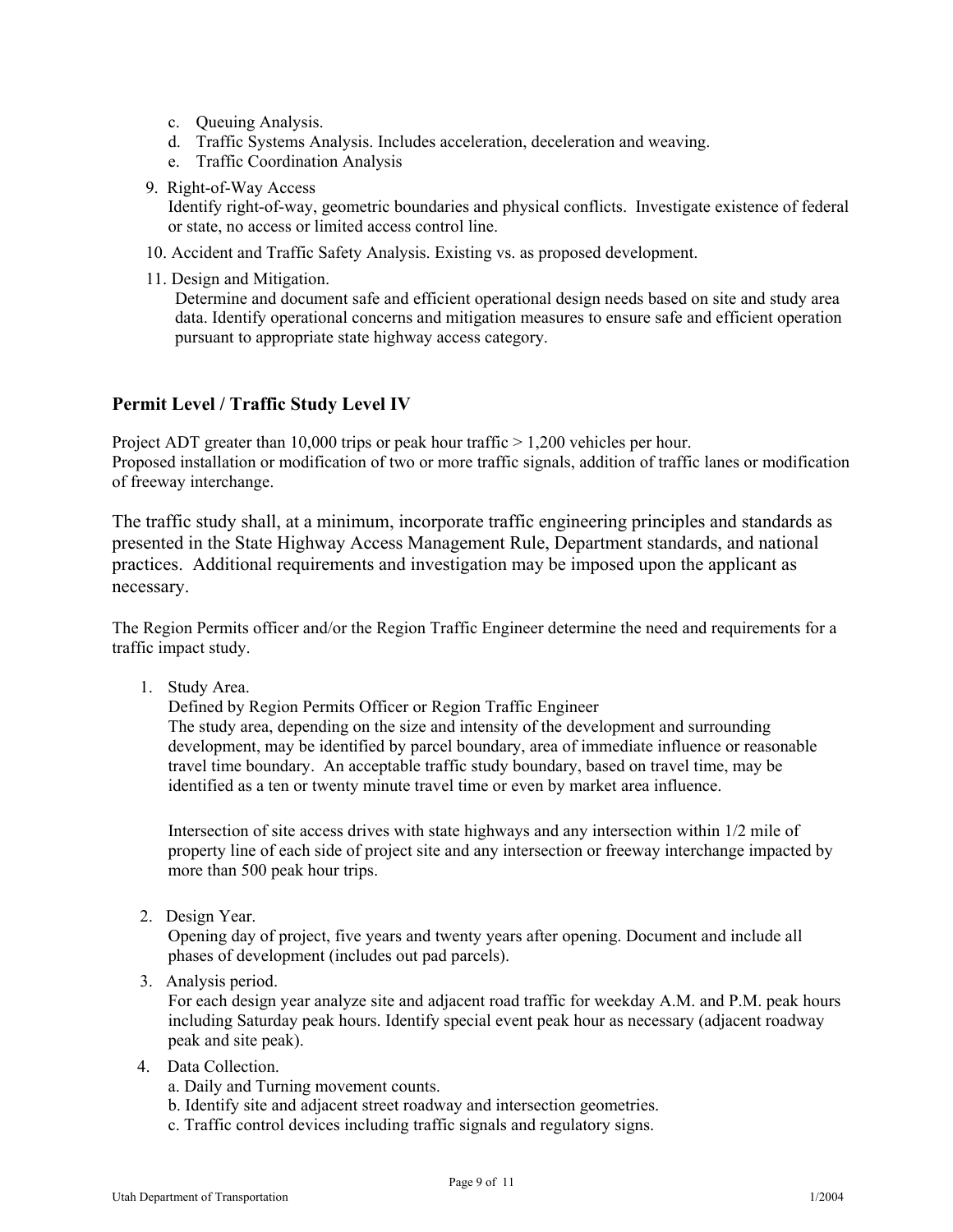- d. Automatic continuous traffic counts for at least 48 hours.
- e. Traffic accident data.
- 5. Trip Generation

Use equations or rates available in latest edition of ITE Trip Generation. Where developed equations are unavailable for intended land use, perform trip rate study and estimation following ITE procedures or develop justified trip rate agreed to by the Department.

- 6. Trip Distributions and Assignment. Document distribution and assignment of existing, site, background, and future traffic volumes on surrounding network of study area.
- 7. Capacity Analysis.

a. Level of Service (LOS) for all intersections.

- b. LOS for existing conditions, design year without project, design year with project.
- 8. Traffic Signal Impacts. For proposed traffic signals:
	- a. Traffic Signal Warrants as identified.
	- b. Traffic Signal drawings as identified.
	- c. Queuing Analysis.
	- d. Traffic Systems Analysis. Includes acceleration, deceleration and weaving.
	- e. Traffic Coordination Analysis.
- 9. Right-of-Way Access

Identify right-of-way, geometric boundaries and physical conflicts. Investigate existence of federal or state, no access or limited access control line.

- 10. Accident and Traffic Safety Analysis. Existing vs. as proposed develop.
- 11. Design and Mitigation.

Determine and document safe and efficient operational design needs based on site and study area data. Identify operational concerns and mitigation measures to ensure safe and efficient operation pursuant to appropriate state highway access category.